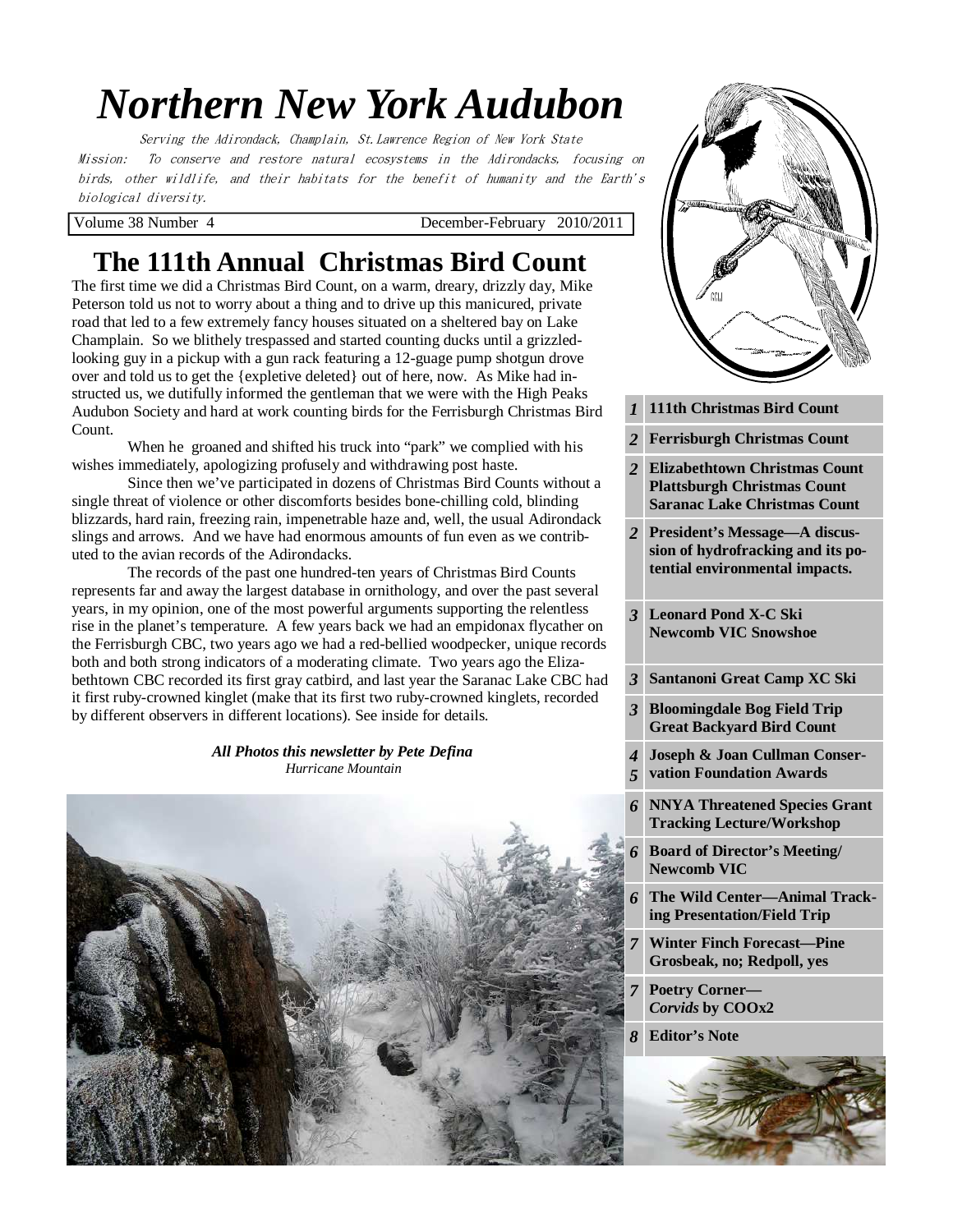## **NNYA**

**Northern New York Audubon, Inc.** 

#### **Board of Directors**

**Charlotte Demers President Newcomb (518) 582-2157 Larry Master, PhD Vice-President Lake Placid (518) 645-1545 Treasurer Leslie Karasin Saranac Lake (518) 891-2193 Mary O'Dell Secretary Bloomingdale (518) 354-8235** 

 **John Brown** *Vermontville*  **Joan Clark** *Keeseville*  **Joan Collins** *Long Lake*   **Jorie Favreau, PhD** *Tupper Lake*  **Leah Filo** *Tupper Lake*  **Lee Harper** *Massena*   **Glenn Johnson** *Potsdam*   **Brian McCallister** *Saranac Lake*   **Melanie McCormack** *Keene*   **Mary O'Dell** *Saranac Lake*  **Peter O'Shea** *Fine*   **Angelina Ross** *Canton* **John Thaxton** *Keene* **Pat Thaxton** *Keene*   **Mary Beth Warburton** *Potsdam*   **Eileen Wheeler** *Canton* **Kathleen Wiley** *Keene* 

**Northern New York Audubon, Inc. A chapter of National Audubon Society serving the Adirondack, Champlain and St. Lawrence regions of northern New York, including Clinton, Essex, Franklin, Hamilton and St. Lawrence counties.** 

*Correspondence and Membership Information* **Northern New York Audubon PO Box 488 Keene Valley, New York 12943-0488** 

**John Thaxton, Newsletter Editor PO Box 488 Keene Valley, NY 12943-0488** 

**NNYA Web Site: www.nnya.org Charlotte Demers, Web Master**

*Northern New York Audubon Newsletter* **is published by Northern New York Audubon, Inc.** 

**Vol. 38 No. 4** 

# *Audubon's 111th Annual Christmas Bird Count*  **Ferrisburgh (VT/NY) CBC**

*Saturday, December 18th.* The Ferrisburgh count circle includes a swath of Lake Champlain shoreline as far west as Route 22. For information contact John & Pat Thaxton: JPThax5317@aol.com or 518.576.4232.

## **Plattsburgh (NY) CBC**

*Sunday, December 19th*. The count circle is centered on Route 9 just south of the entrance to the former Plattsburgh Air Base. As the participants in this count do not meet before dispersing to their territories, contact Judy Heintz at (518) 563-5273 or heintzjf@verizon.net to arrange for a territory.

#### **Elizabethtown (NY) CBC**

*Sunday, December 19th.* If you are interested in participating in this year's count, please contact Charlotte Demers at: cdemers@frontiernet.net or (518) 582-2157. The count dinner will be held at the lovingly refurbished Deer's Head Inn at 5:00 p.m. (bar opens at 4:00).

### **Saranac Lake (NY) CBC**

**Sunday, January 2nd,** 55th year of this count! Meet in the parking lot at Howard Johnson's on Route 86 in Lake Placid at 7:00 a.m. sharp, or (preferably) contact the compiler, Larry Master (617) 285-9086; larry@masterimages.org. ahead of time if you plan to participate. A festive count dinner will be held at a location TBD in Lake Placid on Sunday evening,

## **President's Message**

Hydrofracking—If you aren't familiar with the term, you will be soon. Hydrofracking (Hydraulic fracturing) was the topic at the fall Audubon Council of New York meeting, a featured segment on a recent 60 Minutes program and even the focus of a murder investigation on an episode of the TV show CSI. In its simplest form, hydrofracking is a way of fracturing rocks in an effort to extract oil and/or gas. Deep wells are drilled, and with the use of millions of gallons of water and a large number of chemicals (597 by one researcher's count), cracks and fissures are created and maintained. There is interest in using this process to access natural gas deposits in southern New York, where a geologic feature, the Marcellus Shale Formation (MSF), possibly contains 262 trillion cubic feet of natural gas. Hydrofracking is being used in the MSF in Pennsylvania with questionable environmental and human health outcomes. There is a wealth of information on the Internet about hydrofracking, and I strongly encourage our members to become informed on the topic. I hope to be providing more info on hydrofracking in the coming months, but it is important that we act now to put a temporary moratorium on hydrofracking in New York State. While the Senate has recently passed a bill placing a moratorium on hydrofracking until May 2011, the Assembly bill has yet to be passed. Please take the time to write or email your Assembly member and the Governor-elect and ask them to support a moratorium on hydrofracking. This would allow the State time to asses the environmental impacts of the process and to develop enforceable regulations to help ensure safe and proper hydrofracking operations. It is important that our State legislators recognize the importance of this issue and that they act quickly.

 On a happier note, my favorite time of year approaches: CBC time! Check the newsletter for the dates of a Christmas Bird Count near you (or not so near). The CBC has been in existence since 1900 when 25 counts were conducted. In recent years the number of counts has been over 1,800. Please contact a CBC compiler and volunteer to help with a count. Its a great way to meet people, enjoy the outdoors (or the indoors if you count birds at your feeder) and participate in this International citizen science program. **—Charlotte Demers**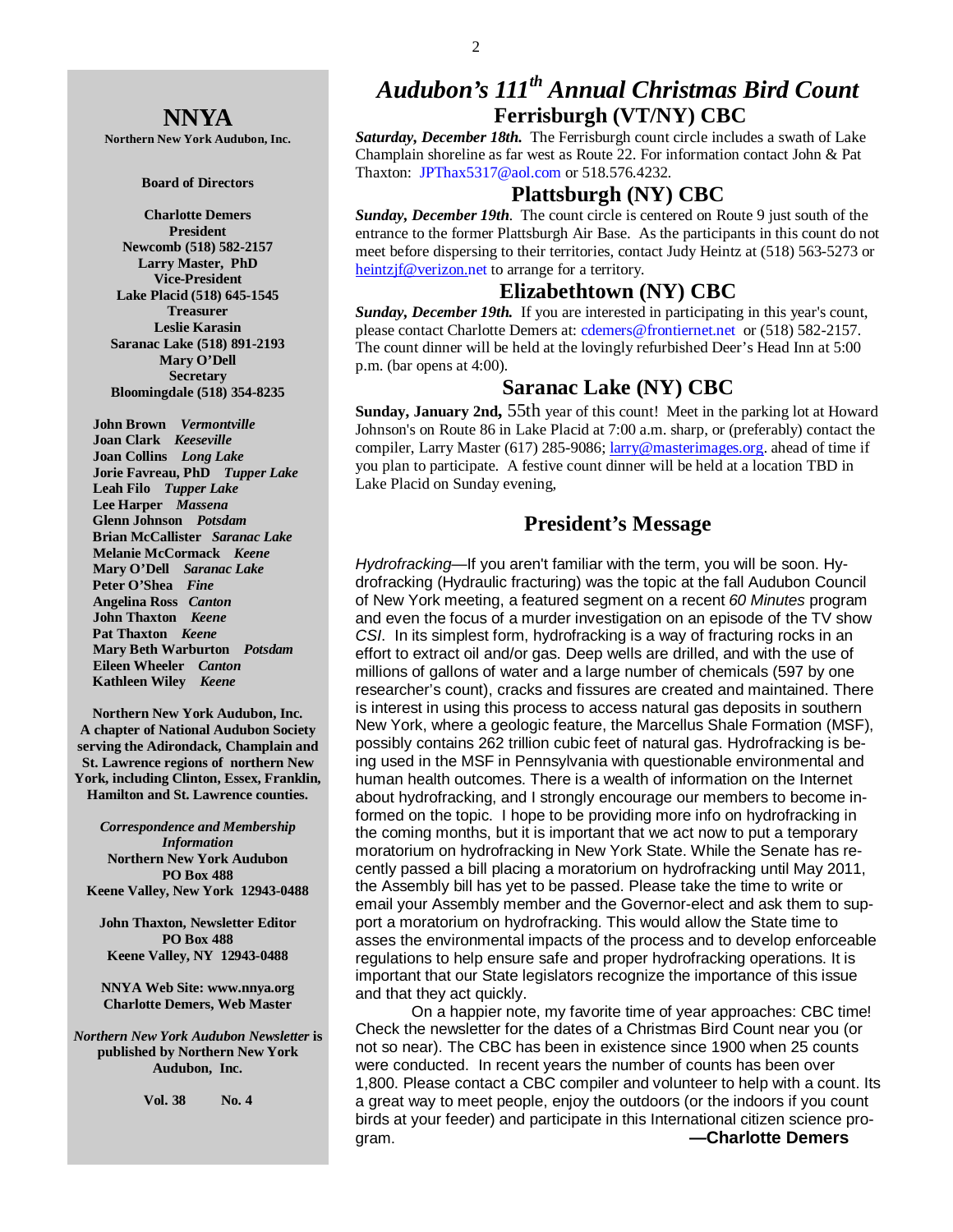## **2011 Great Backyard Bird Count February 18-February 21**

This year's Great Backyard Bird Count will take place from Friday, February 18th through Monday, February 21st.

 This annual four-day event engages bird watchers of all ages and skill levels in counting birds to create a real-time snapshot of where the birds are across the continent. Anyone can participate, from beginning bird watchers to experts. It takes as little as fifteen minutes on one day, or you can count for as long as you like on each day of the event. It's free, fun, and easy—and it helps the birds. The website willl be adding updated GBBC materials for the next count as they become available.

 Watch the power point presentation, visit the special page for kids, print a regional tally sheet, check out the top birds reported in the last GBBC, download the GBBC poster.

 Participants count birds anywhere for as little or as long as they wish during the four-day period. They tally the highest number of birds of each species seen together at any one time. To report their counts, they fill out an online checklist at the Great Backyard Bird Count website.

 As the count progresses, anyone with Internet access can explore what is being reported from their own towns or anywhere in the United States and Canada. They can also see how this year's numbers compare with those from previous years. Participants may also send in photographs of the birds they see. A selection of images is posted in the online photo gallery.

Scientists and bird enthusiasts can learn a lot by knowing where the birds are. Bird populations are dynamic; they are constantly in flux. No single scientist or team of scientists could hope to document the complex distribution of so many species in such a short time.

Data from the GBBC can help answer many pressing

ence bird populations? Where are winter finches and other irruptive species that appear in large numbers during some years but not others? How will the timing of birds' migrations compare with past years? How are bird diseases, such as West Nile Virus, affecting birds in different regions?





## **Sunday, February 6, 2011 Leonard Pond Trail X-Country Ski Colton (St. Lawrence County)**

Particpants will cross country ski 5 miles round trip on a wide, level trail in mixed forest and boreal habitat. We will end the trip at the famous "Backwoods Inn" for lunch. **Time:** 9 a.m.

**Bring:** Lunch, water, warm clothes

**Leaders:** Joan Collins & Mary Beth Warburton

**Meet:** At the trailhead on Route 56 (2.5 miles north of the Route 3-Route 56 intersection)

**Register:** by calling Joan at (518) 624-5528 ; email: Joan.Collins@Frontier.com or Mary Beth at (315) 268-0150 or by email: mbwarburton@verizon.net

## **Saturday, January 22, 2011 Newcomb Visitor Interpretive Center Newcomb (Essex County)**

Join President Charlotte Demers for a snowshoe on the Newcomb VIC's five miles of trails through mixed forest habitats, including riparian stretches along the upper Hudson River and lakeshore habitats along Newcomb Lake.

**Time:** 9:00-11:00 a.m.

**Leader:** Charlotte Demers

**Bring:** Water, warm clothes, lunch (optional) **Meet:** At the Newcomb Visitors Interpretive Center **Register:** Email Charlotte @ cdemers@frontiernet.net

## **Saturday January 29, 2011 (***Snow Date January 30, 2011***) Bloomingdale Bog Bloomingdale (Franklin County)**

Participants will hike several miles on level terrain along the old railroad bed that runs through Bloomingdale Bog. Watch for boreal birds, like gray jay and black-backed woodpecker, and perhaps some irruptives, like crossbills or redpolls. **Time:** 8:00 a.m.

**Leader:** Melanie McCormick

**Location:** Meet at the intersection of Oregon Plains and Bigelow Roads

**Bring:** Water, food, binoculars and appropriate clothing **Register:** Email Melanie @ mruddyduck@aol.com

## **Saturday, February 26, 2011 Ski Trip to Santanoni Great Camp Newcomb (Essex County)**

A lovely, moderate-level ski to a storied destination, this tenmile round-trip is a classic Adirondack winter journey to an historic Great Camp. The dirt road trail is not groomed for skiing.

**Time**: 11 a.m.

**Bring**: Appropriate layers of apparel for the weather and temperature, skis, water, lunch or snacks.

**Meet**: At the parking lot for the Santanoni Great Camp off Route 28N in Newcomb.

**Leaders**: NNYAS members Pat & John Thaxton **Registration**: Contact Pat & John Thaxton: 518.576.4232; email: jpthax5317@aol.com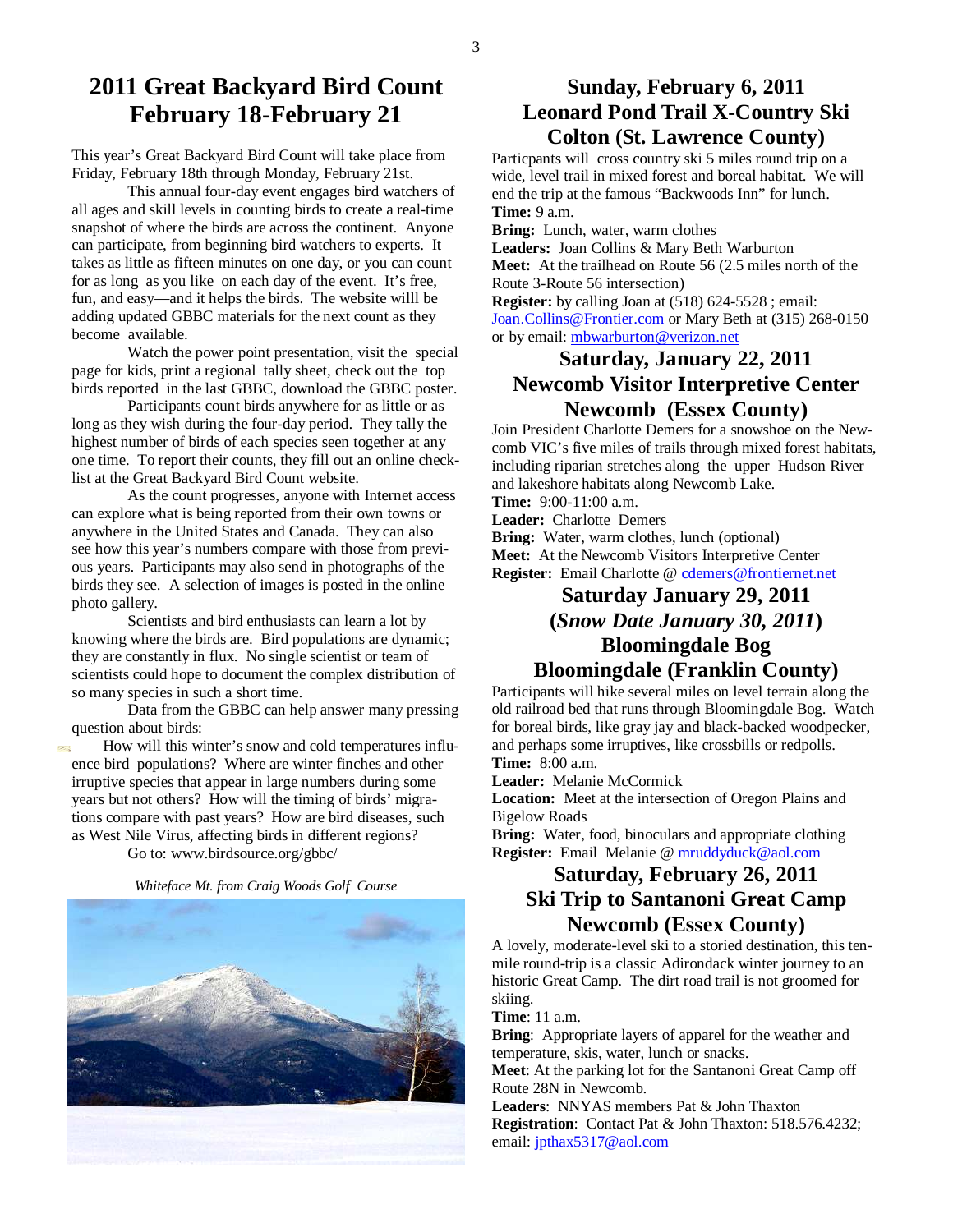# *The Joseph and Joan Cullman Conservation Foundation 2010 Grant*

**The Joseph and Joan Cullman Conservation Foundation/Northern New York Audubon/Wild Center Summer Intern Naturalist Grant (\$5000)** underwrote half the salary (The Wild Center underwrote the other half) of a summer Intern Naturalist who "floated" among visitors to the museum in order to create a positive and personal experience of the facility and its exhibits for as many people as possible. The Summer Intern Naturalist's training included a week of field identification and site visits with NNYA board members and associates, a 32 hour course to qualify as a Certified Interpretative Guide, numerous training sessions with TWC staff for museum-based programming and a course in the administration of Cardiopulmonary Resuscitation. This year's Summer Intern, Katie Christman, led 11 off-site trips to Bloomingdale Bog and Whiteface Mountain (attended by an average of 10 for a total of 110) as well as 31 Adirondack Birding Basics walks at TWC (attended by an average of 15 and totaling 375 participants). Katie also did Bird-in-Hand programs with TWC's resident ravens twice a week and usually attracted 50-120 people each time. A recently certified animal rehabilitator, Katie especially loved working with TWC's animals.

**The Joseph and Joan Cullman Conservation Foundation/Northern New York Audubon Avian Research Award (\$1200)** underwrote the salary of a field assistant to work with Melanie McCormack on her master's thesis study investigating the occupancy of rusty blackbirds in Adirondack locations recorded in long-term avian monitoring projects such as the Breeding Bird Survey and Audubon Christmas Bird Counts. Rusty blackbird populations have declined nationwide by a stunning ninety percent since 1960, and by an ominous twenty-three percent in the Adirondacks between 1985 and 2005, the completion dates of the two Breeding Bird Atlases of New York State. Highly secretive and wont to nest in difficult-toaccess, boggy and marshy wetland habitats, rusty blackbirds usually prove impossible to detect other than during the beginning of the breeding season, when males sing to establish territories, attract mates and repel competing male conspecifics. Melanie and her field assistant, Dominique Biondi, a recent graduate of Paul Smiths College, conducted 161 surveys within 18 different wetland complexes, detecting rusty blackbirds at 12 locations in 7 of the 18 wetlands, with the highest number of birds occurring in the Spring Pond Bog and Massawepie Bog complexes, the largest boreal wetlands in the Adirondacks. These preliminary data suggest that rusty blackbirds do far better in larger wetland complexes than in smaller patches of habitat, and the next step in analyzing these records involves looking at such factors as habitat type, wetland size, survey conditions and human impacts in order to determine what specific factors correlate with healthy rusty blackbird populations. Many Adirondack birders look forward to reading Melanie's thesis.

**The Joseph and Joan Cullman Conservation Foundation/Northern New York Audubon/Great Adirondack Birding Celebration Annual Lecture (\$1500)** was delivered by Dr. Peter Marra of the Smithsonian Migratory Bird Center at the National Zoological Park. Entitled *Science in the Urban Jungle: Neighborhood Nestwatch*, Dr. Marra's talk described this program he started as an attempt to begin quantifying avian nest survival along an urbanization gradient using citizen- and scientist-generated data. The program involves recruiting observers in and around Washington, D.C. and training them to find and monitor any of eight focal species—gray catbird, American robin, northern mockingbird, Carolina chickadee, song sparrow, Carolina wren, house wren and northern cardinal—that breed within an urban/suburban landuse matrix. Thus far data indicate that citizen Nestwatch participants had no negative impact on birds and their nests and provided estimates of nest survival comparable to those provided by Smithsonian scientists. The program involves capturing and using a unique set of color bands to identify individual birds, with the result that Nestwatchers can track birds from year to year and report birds from elsewhere by noting their arrays of band colors. Sifting through several years of data Dr. Marra discovered that nest survivability increases with proximity to urbanization, probably because of decreases in kinds and numbers of predators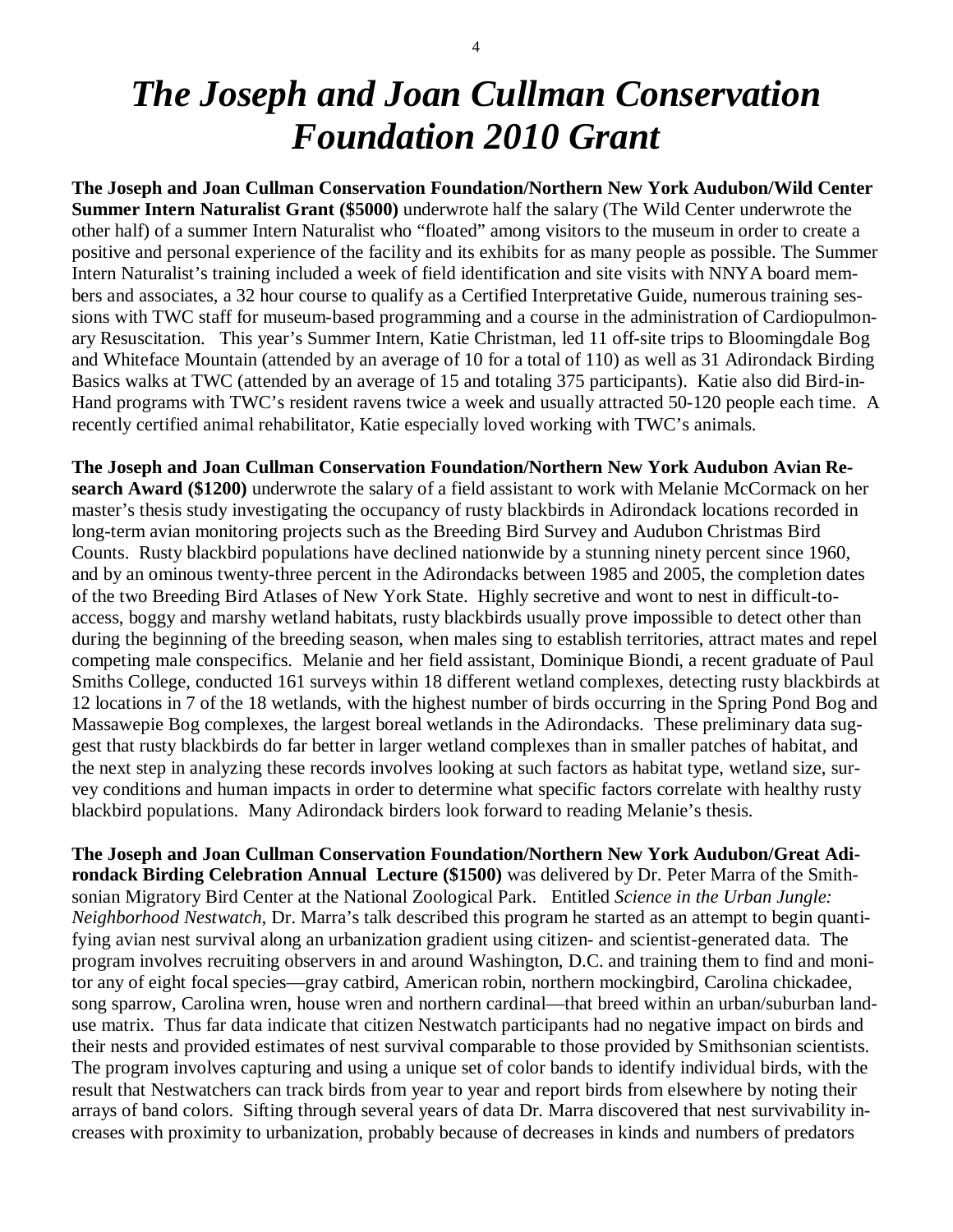and regardless of introduced invasive predators, such as house cats. Dr. Marra described a future study that will recruit cat owners willing to let scientists fit their pets with collars equipped with small video cameras designed to activate only when a cat pounces, the better to prove that house cats let outside kill birds, which, alas, people who let their cats out invariably deny—not their cat.

### **The Joseph and Joan Cullman Foundation/Northern New York Audubon Lepidopteran Grant (\$500)**

partially underwrote *Project Silkmoth: A Survey of the Giant Silkmoths of Northern New York State*, a volunteer based survey documenting the presence of Giant Silkmoths (family *Saturniidae*) in New York State. Volunteers submitted sightings and photographs that Dr. Janet Mihuc, the lead investigator, incorporated into a sightings database that will generate occurrence maps for each of the twelve species that may or should occur in northern New York State, defined as north of a line from Oswego to Utica to Saratoga Springs. The results of *Project Silkmoth* will become part of the *Adirondack All-Taxa Biodiversity Inventory Database* and serve as a baseline for future studies on the geographic distribution of these moths, which live one year or less, most of the time as caterpillars or pupae. Dr. Mihuc created a web site with preliminary occurrence maps, field-guide photographs of the moths and numerous links to resources with more information about these stunningly beautiful Lepidoptera, which scientists suspect have steadily declined over the past few decades. During the 2010 survey period volunteers submitted thirty sightings from seven counties in northern New York, where five of the twelve focal species occurred, with *Luna*, *Polyphemus* and *Rosy Maple* species occurring more frequently that *Cecropia* or *lo* moths. www.projectsilkmoth.org.

**The Joseph and Joan Cullman Conservation Foundation/Northern New York Audubon Boreal and Montane Studies Grant (\$3200)** underwrote support for field technicians and science staff to study the presence of Bicknell's thrush and other high-elevation species on Whiteface Mountain. The project, conducted by the Wildlife Conservation Society Adirondack program, surveyed focal montane species before and after the Whiteface Mountain ski area construction/expansion in order to elucidate the impacts of ski area expansion on these montane avian species. WCS has conducted this work for the past six years in partnership with the Olympic Regional Development Authority, and this year's field work provides a third year of post-construction data, which will improve the quality of this dataset and enhance WCS's ability to draw from it reliable conclusions about the potential impacts of ski trail development. WCS technicians performed this year's work between June  $5<sup>th</sup>$  and June  $15<sup>th</sup>$ , between the hours of 4:30 and 6:30 a.m., when Bicknell's thrushes do most of their singing and calling, and returned to established sampling points in five different treatment points—existing glades, proposed glades, existing trails, the newly expanded Lookout Mountain trail area and several control areas. This study should significantly enhance our understanding of the effects of ski trail expansion on Bicknell's thrush and other montane forest birds on Whiteface Mountain as a result of multi-year pre- and post-trail construction data; improve science-based guidance to aid in decision-making regarding high-elevation projects (e.g. ski area development, wind tower development) that are being proposed in the Northeast; and increase protection for a globally rare species via a Whiteface Mountain habitat management plan orchestrated by ORDA in coordination with WCS and the New York State Department of Environmental Conservation. A final report synthesizing the seven-year project is forthcoming from WCS. *Ampersand Mountain*

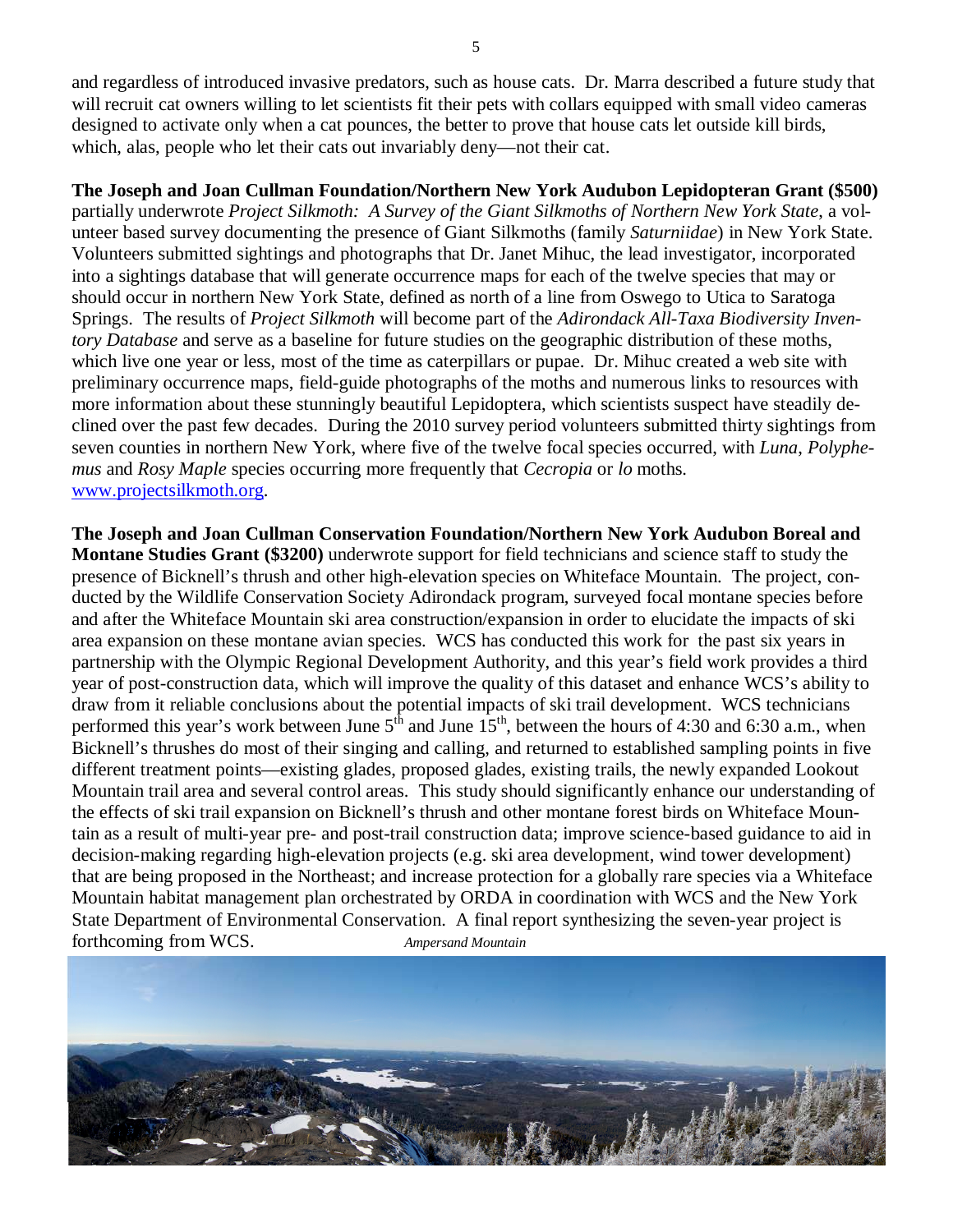## **Northern New York Audubon Threatened Species Grant (\$2700)**

Northern New York Audubon awarded its Threatened Species Grant to Angelina Ross for her ongoing study: *Evaluating Spruce Grouse Management in the Lowland Boreal Forests with Respect to Spruce Grouse and Other Boreal Forest Bird Obligates in the Adirondack Region.* 

The grant provided support for a field technician to study the effects of spruce grouse forest management on spruce grouse habitat use and relative abundances of boreal forest songbirds. The project, conducted by the New York State Department of Environmental Conservation, was focused on assessing effectiveness of three distinct forest treatments for spruce grouse occupancy, songbird diversity and abundance, and invertebrate diversity and abundance. Also included in the study was evaluating habitat between treatments and comparing these measures to known occupied habitat.

 Spruce grouse or sign have been observed at both the treated and control sites, but only at fringes of the treated sites during the breeding season. Surveyors began measuring correlates of grouse use before and after treatments took place to increase power of statistical tests. Various measures of grouse habitat were taken, including canopy cover, tree and sapling density, age, height and diameter. Also included were measures of ground and shrub cover.

 In 2010, indices of invertebrate diversity and abundance were measured as forage for young spruce grouse in each treatment to compare (1) among different treatment types and (2) among treatments and grouse home ranges at control sites. Data have not yet been analyzed, but preliminary results indicate that forest stands thinned to lesser degrees generally contained more invertebrates and densities are more similar to densities within grouse home ranges.

 Treatments had begun to respond by an increase in ground cover by the end of the first year post-harvest (2009). Researchers anticipate that treatments will have better spruce grouse nesting microsites and more food for young within the next five years. A report is forthcoming.

## **Board of Directors Meeting**

The next NNYA Board of Directors meeting will take place on Saturday, January 22nd at 12:00 p.m. at The Newcomb Visitors Interpretive Center. Board meetings are open to all members, and the directors welcome any and all input from members at large. Please feel free to attend the next meeting, which will focus on a variety of topics, from board members' ideas about strategic goals for NNYA to an update on financial and membership numbers.

 A snowshoe from 9:00-11:00 a.m. on the trails of the Newcomb Visitors' Interpretive Center will precede the board meeting, and although you should feel welcome to attend both, the board cordially invites you to take part in either.

The board looks forward to fresh member ideas.

# **NNYA \$300 Program Grant Tracking Adirondack Wildlife In Winter The Wild Center January 21st & 22nd Speaker: Susan Morse**

On **Friday, January 21st at 7:00 p.m.** in the Wild Center's Flammer Theatre Join Susan Morse—a nationally recognized naturalist and founder of *Keeping Track* for a lecture on North American Carnivores. **Free.**

 On **Saturday, January 22nd, 9:00 am—4:30 pm** Join Susan Morse and Wild Center Staff for a full day tracking workshop. The Adirondacks in winter offer a unique opportunity for learning about wildlife through tracking. Topics include tracking basics, wildlife winter ecology, animal behavior, winter animal adaptations and forest ecology. Snowshoes are provided. **Cost: \$45.00.** 

For more information contact Jen Kretser at: jkretser@wildcenter.org

*Trail to Ampersand Mountain*

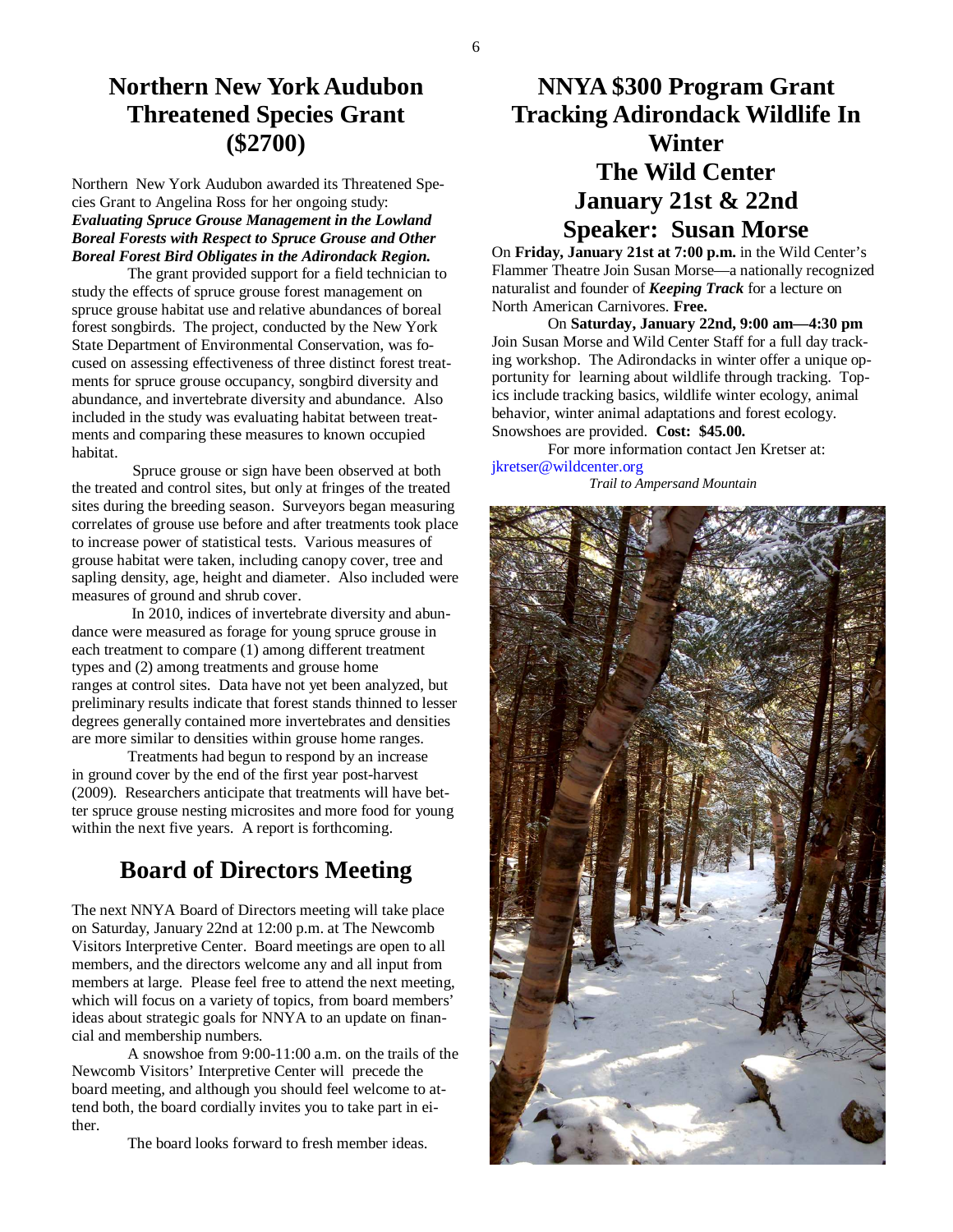

*Paul Smiths* 

#### **Winter Finch Forecast**

Every autumn a group of serious birders begins to assemble cone crop assessments and, based on shared findings, a prediction of which northern species of finches will migrate south for the winter to take advantage of abundant food.

 These irruptive species, like redpolls and crossbills, tend to rely on different species of trees for their food, with the result that huge numbers of some species will move south while others will remain in the north.

 Here are some general comments about this year's various cone and seed crops and their probable effect on winter finch movements:

 The main food-source trees in the boreal forest for finches are white and black spruce, white birch and mountain ash, and as one moves south into mixed coniferous/deciduous forest eastern white pine and hemlock begin to become a factor as a sustaining food source.

 This year's white spruce cone crop in the boreal forests of Canada amounts to something of a bumper crop, an excellent source of food that white-winged crossbills and pine siskins have indulged in all summer and, it seems, will probably continue to do so right through the winter. So don't expect big numbers of pine siskins like we've had in recent years.

 Nor should we expect large movements of pine grosbeaks south this year, as the mountain ash berry crop seems poised to break records and keep pine grosbeaks in the highnorth. This abundance of mountain ash berries will also likely keep Bohemian waxwings on the far northern stretches of their territory.

 But don't despair: common and hoary redpolls will probably irrupt into southern Canada and the border states in order to take advantage of an abundant white birch seed crop. Redpolls evidently had an extremely successful breeding year, with many observers reporting second and third broods, and some research suggests the redpoll movements have more to do with reproductive success than food sources. In any case, they love black oil sunflower seeds and if the forecasters prove correct you should see plenty of them at your feeders this winter. This will be an interesting species to monitor on the Great Backyard Bird Count**. —JT**

### **Poetry Corner Corvids**

 The **Corvids** are a funny bunch— Eating carrion for lunch— It's gotta stink would be my hunch.

 And feast they do—it's quite a trick— To keep it down and not get sick— I guess it makes their feathers slick.

 It can't be good for vocal chords— Never have they won awards— With voices sharp as two-edged swords.

 Black-on-Black's the standard plot— Photogs take artistic shots— But musical the birds are "Not."

 **Common Raven** with royal cloak— Tries to sound like normal folk— Yet only gives a grunt-like croak

 There was one bird that made a score— Had a star upon his door— His famous line was "Nevermore."

 **Chihuahuan Raven's** the cowboy's pet— Flies in deserts seldom wet— He'll never make it to The Met.

**Northwestern C row** is much the same— Geography is in his name— But as for singing—Pretty Lame.

**Fish Crow** tries his best you know— Wants to greet you with "Hello"— Yet only utters a curt Uh-Oh.

 American Crow can give you pause— To wonder why his song has flaws? Be caws!

#### **--COOx2**

 {*Editor's note: Our poet's nom de plume reflects the limitations imposed on acquirers of New Jersey License Vanity License Plates, which can only have five characters—unable to secure cuckoo, his favorite bird, the author chose COO" (not carbon dioxide) plus the multiplier x and the numeral 2, signifying, perforce, "COO COO"*}